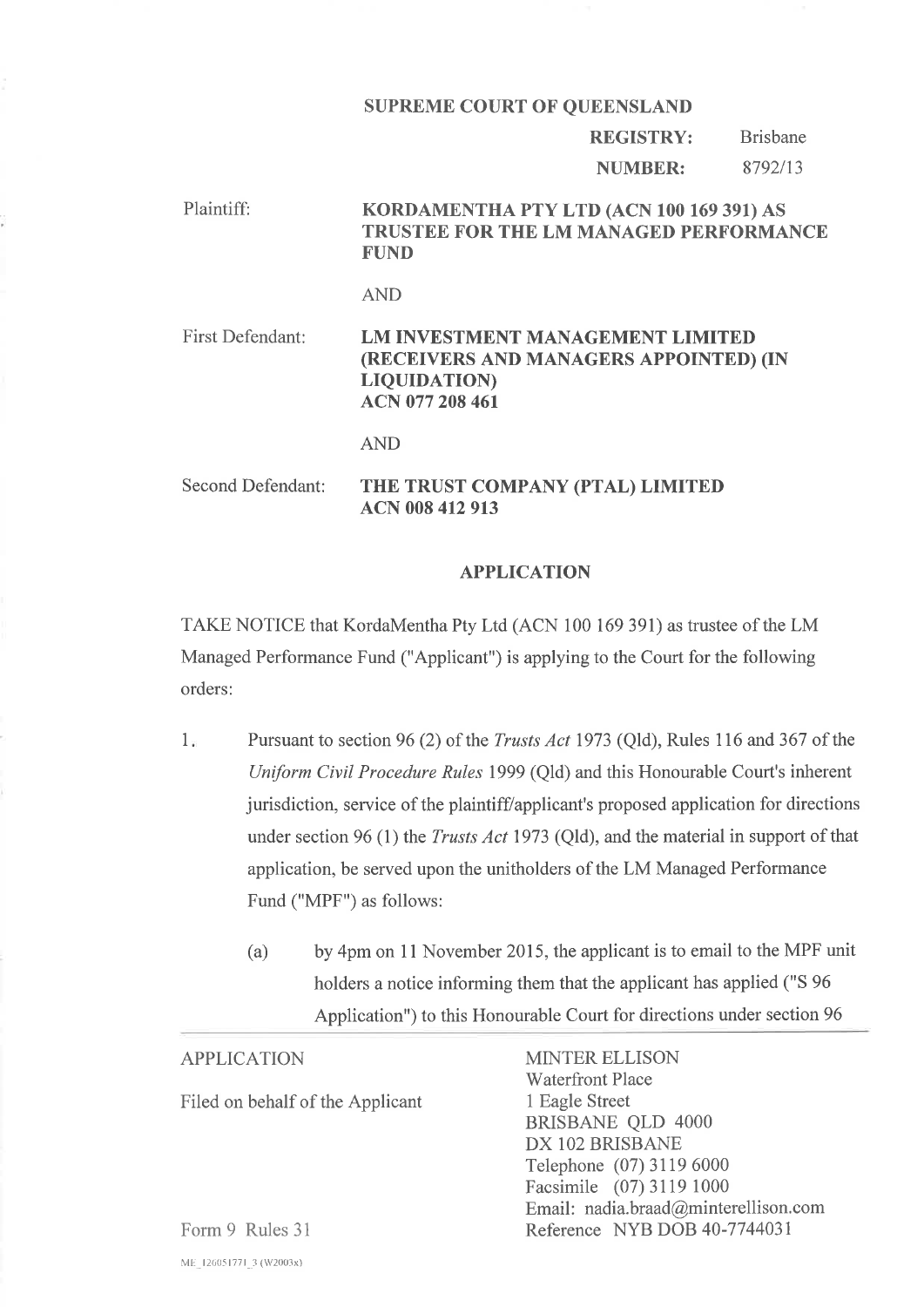(1) of the Trusts Act 1973 (Qld) as to whether to settle this proceeding as against both defendant/respondents, and that the unitholders may view all substantive Court documents upon which the applicant intends to rely in support of its S 96 Application on the website the address of which is:

http ://www. kordamentha. com/creditor-inforrnation/australia/ 1 09 ("Website")

- (b) Before sending the emails referred to in paragraph 1(a), the applicant is to upload to the Website, copies of:
	- (i) this application;
	- (ii) the affidavit of Jarrod Villani filed (including all the exhibits) in support of this application;
	- (iii) the order made in respect of this application;
	- (iv) the S 96 Application;
	- (v) the Statement of Facts drawn pursuant to section 96 (1) of the Trusts Act 1973 (Qld); and
	- (vi) the substantive affrdavits (including all the exhibits) that the applicant intends to rely upon in support of its S 96 Application.
- (c) 'Where the applicant receives a response to an email that indicates the email was not received and the applicant has a postal address for any relevant MPF unitholder or unitholders, the applicant is to post the email to the postal address of the MPF unitholder.
- (d) The applicant is not required to take further steps to serve MPF unitholders whose email addresses return permanent undeliverable receipts and for which the applicant does not have a postal address
- 2. Service of the S 96 Application be deemed to be effective on each of the MPF unitholders as of 18 November 2015.
- a J Where the applicant proposes to rely on further material in support of its S 96 Application, it may serve that material by uploading the material to the Website, sending letters to a postal address to unitholders to whom order 1(c) applies, and